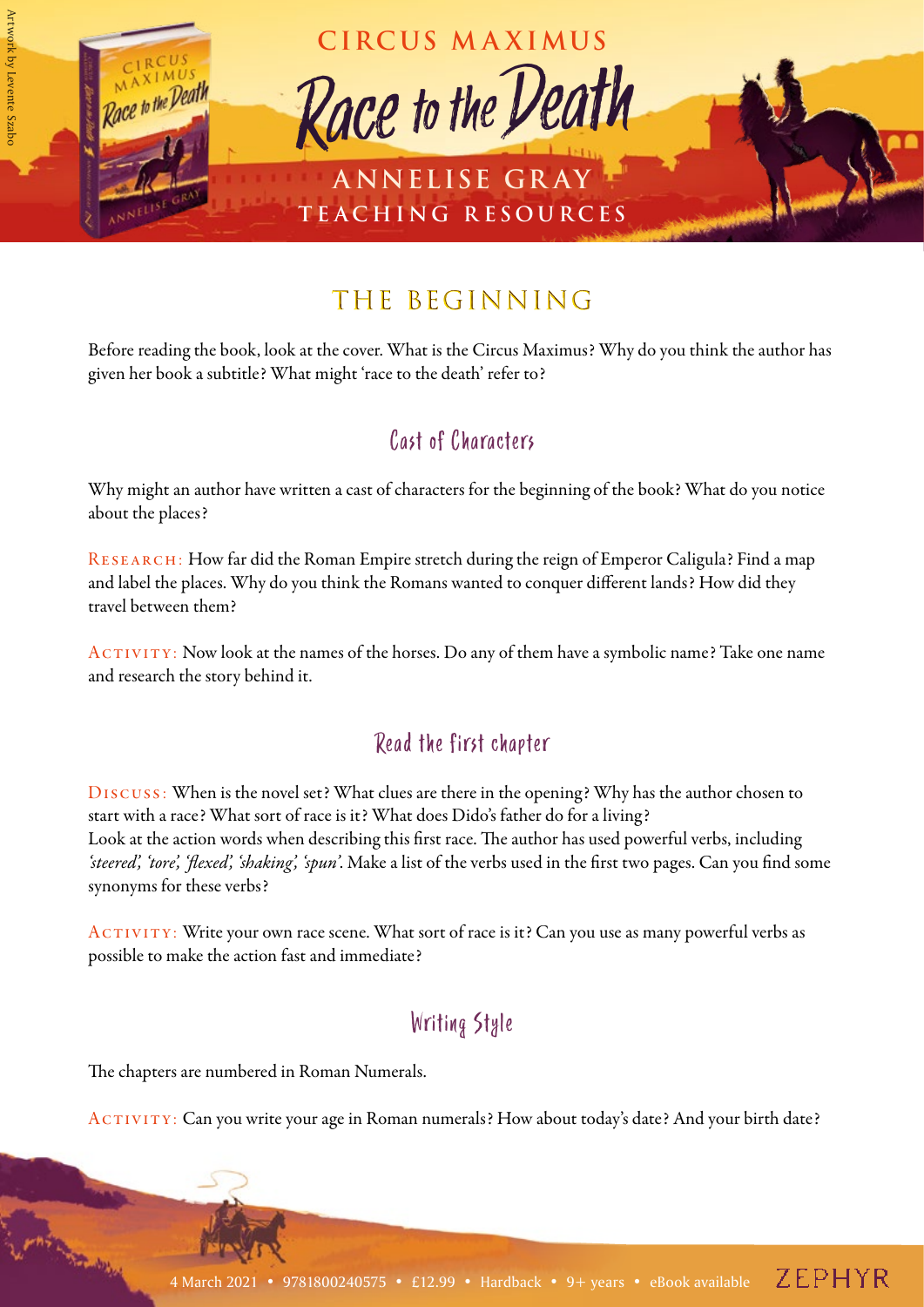

#### **Structure**

Look carefully at the structure of the novel.

Discuss: What is the inciting incident that kickstarts the plot? How does the author pace the action? Now look at the way the novel is punctuated by races, both practice and real. Where do they appear? What effect does this have on the reader?

ACTIVITY: Plot the action of the novel on a story mountain. Where is the climax of the story? What is the resolution?

Discuss: Look at the last line of chapter XX. Why do you think the author starts the next chapter eighteen months later?

## Dialogue

As the reader moves through the novel, much of the plot away from the races is told in dialogue.

*'A lot of them have been playing up today. They're like cats on hot embers.' There was a rumble of laughter behind us. 'Who cares? They're winning, aren't they?'* (Page 16)

Discuss: How does the author show character and create strands of relationships through the dialogue? Read Chapter II and look at the banter between characters. How does Gray move the plot forwards?

ACTIVITY: Choose two characters from the book and create fresh dialogue between them. How can you tell part of the story only through what the characters say, or what they don't say? Intersperse the dialogue with physical gestures. Now create your own characters and story and do the same.

#### Metaphor

*'I snapped the reins so that they rippled like waves over Hannibal and Mago's wide yellow backs.'* (Page 151) *'Out of the corner of my eye, I could see a line of horses surging forward like the crest of a wave about to crash on to the shore.'* (Page 182) *'A team of four black horses had burst into the arena like a stormy wave across a calm surf.'* (Page 191)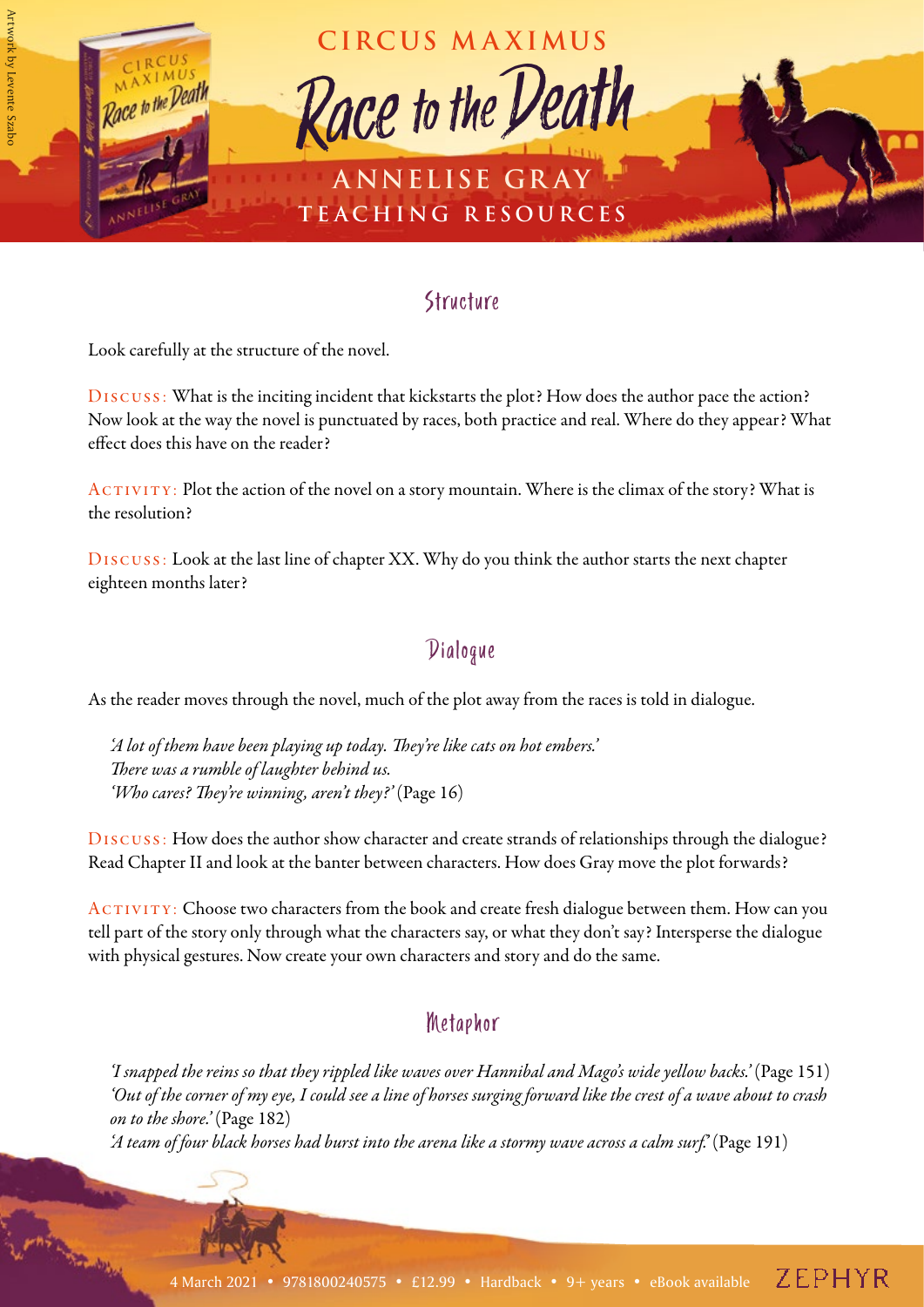

*'But you don't survive being shipwrecked in the Circus as many times as I did without knowing how to slip a rope.'* (Page 238) *'Helix had visited me there and told me the story of when he was first shipwrecked. "It's all good practice for the next time. You're not a charioteer until you've been wrecked a few times."'* (Page 258)

Discuss: Why do the charioteers use the expression of being 'shipwrecked' when a race goes wrong? Do you think the sea metaphors fit with charioteering? Explain your answer. Are there any other metaphors you could use to describe chariot-racing?

ACTIVITY: Watch the video of the famous 'surfer' advertisement from Guinness (1999). [https://www.](https://www.youtube.com/watch?v=Y9znA_dwjHw) [youtube.com/watch?v=Y9znA\\_dwjHw](https://www.youtube.com/watch?v=Y9znA_dwjHw)

Search online and look at the painting *Neptune's Horses* by Walter Crane (1892). Research the metaphor of the white horse, and the Roman god Neptune. Are the horses and the sea linked?

What impression does this metaphor make? Look at the video and the painting and see what is portrayed. Compare these horses with those in the painting *The Chariot Race* by Alexander Von Wagner from 1873.

ACTIVITY: Write a descriptive passage of a chariot race, using the Von Wagner painting as inspiration.

## SETTING & PLACE

The book is historical fiction, set during the time of Emperor Caligula in Ancient Rome. Read the note from the author at the end of book titled *'Did any of this really happen?'* (Page 343)

RESEARCH: Find out more about the time of Emperor Caligula. You may wish to present information about him in a family tree, or a timeline of his reign.

Find a picture of Caligula on his favourite horse, Incitatus. How is the emperor portrayed? What does the name Incitatus mean?

Discuss: What is the risk of using real historical people in fiction? What limitations are placed on the author?

ACTIVITY: Write your own short story with a real historical person as a character. Explain in an author's note at the end why you have chosen that figure. Which details have you kept real and which have you fictionalised?

There are many ways that an author can show when their novel is set, usually using historical detail.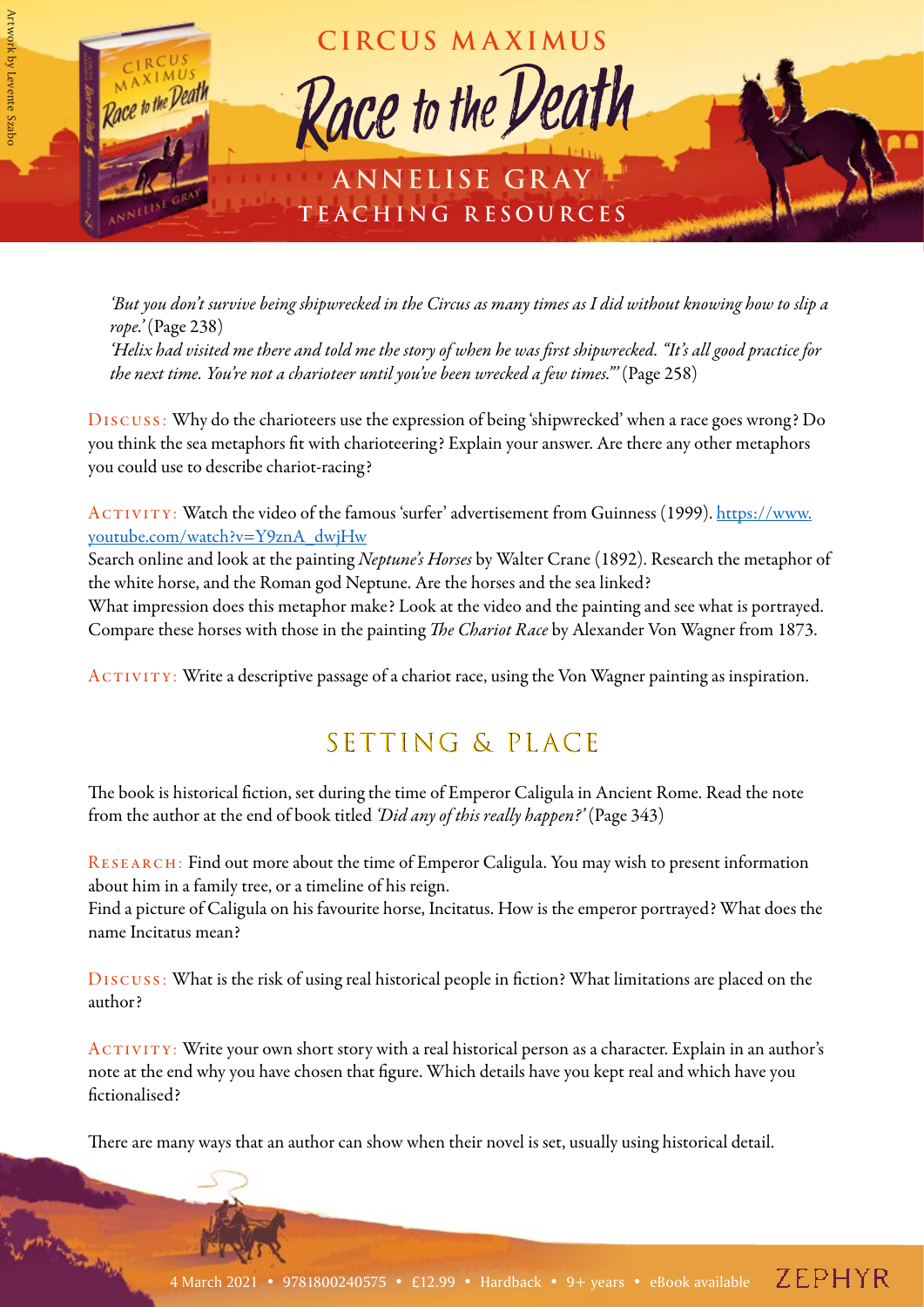

#### Place

*'An avenue stretched ahead, lined with billowing cloths like a fleet of sails.'* (Page 49)

Discuss: How is Rome made distinct from Utica and Carthage? Give examples from the text as to where Gray depicts this. Look particularly at page 58.

ACTIVITY: Refer back to the map you found of the Roman Empire during the time of Caligula. Where is Utica? Where is Carthage? Name the modern countries in which these ancient cities are situated.

#### Food

*'Give me honest fare like this over all the roasted peacock and jellied sea-urchins that my rich friends serve back in Rome.'* (Page 89) *'We ate in the dining room, an enormous spread of roast meats, vegetables and sauces laid across a vast table. Otho and Helvia lay on couches…'* (Page 289)

Gray writes about food throughout the novel.

Discuss: Can you find other examples? How do they compare with modern foods? Which foods are eaten when?

ACTIVITY: Make a list of foods that the Romans had which are the same as today, and a list of those that are different. Which is the longer list?

ACTIVITY: Find a Roman recipe online and attempt to make the food. Can you find all the ingredients? Is it delicious?

ACTIVITY: Draw up a menu plan for a feast for an emperor. You might wish to design this so that the Emperor Caligula would approve! Note that the guests at a Roman feast recline. Can you find an illustration of this?

ACTIVITY: Research different cultures to see how they eat their food. Do they eat round a table or on the floor? Do any not sit at all? Do any modern cultures still recline? Outside the Circus Maximus, food is sold for the spectators: *'hot sausages, fried oysters, salted peas.'* (Page 18)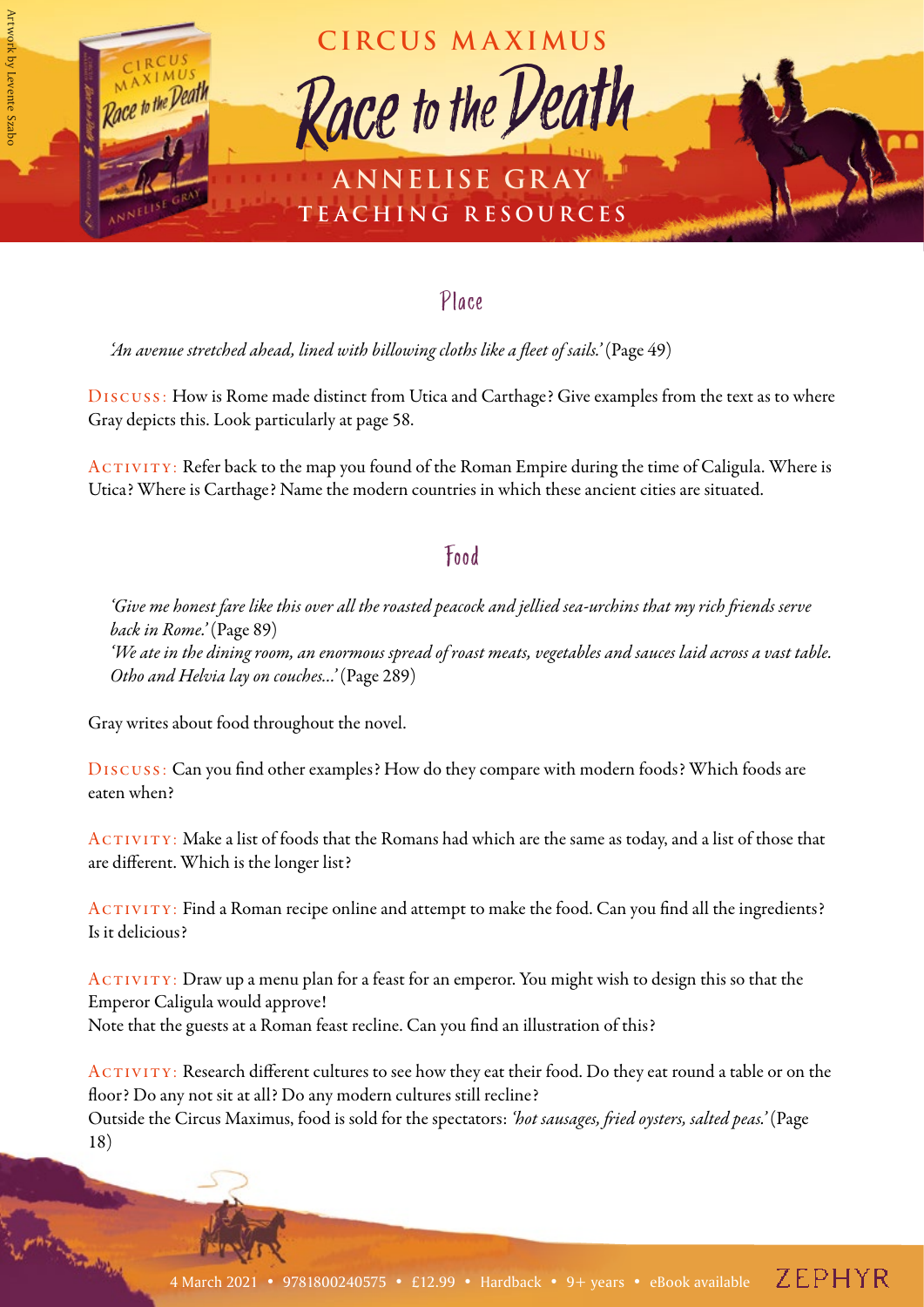

Discuss: Is this Roman 'fast food?' How does it differ from today's food sold at sporting events? Does the food differ depending on the sport? Why do you think this is?

#### Belief and culture

The characters in *Circus Maximus* make many references to their religion, their gods:

*'May the gods be with you.'* (Page 165) *'The life given us by the gods is short.'* (Page 166) *'…his smiling face waiting for me on the other side of the river as the ferryman's boat drew nearer.'* (Page 223) *'I felt as if I was running away from a pack of Furies.'* (Page 245)

RESEARCH: What did the Romans believe? Make a PowerPoint or a poster with your findings. Remember to include what the Romans believed about the afterlife, household shrines and their different gods. Explain who the Furies are.

#### Medicine and Remedy

*'This is vinegar with rue flowers and thyme.'* (Page 107)

Discuss: How does modern medicine differ from that of Roman times?

ACTIVITY: Research which natural remedies the Romans used for ailments. Create a poster showing which plants are helpful and which poisonous. Check that you have used plants and flowers found in the lands of the Ancient Roman Empire.

To write historical fiction, the author would need to research the period. Gray would have used primary and secondary sources. What is the difference between these? Can you find a primary source of the Roman period? What is it and what does it tell you about life in Roman times?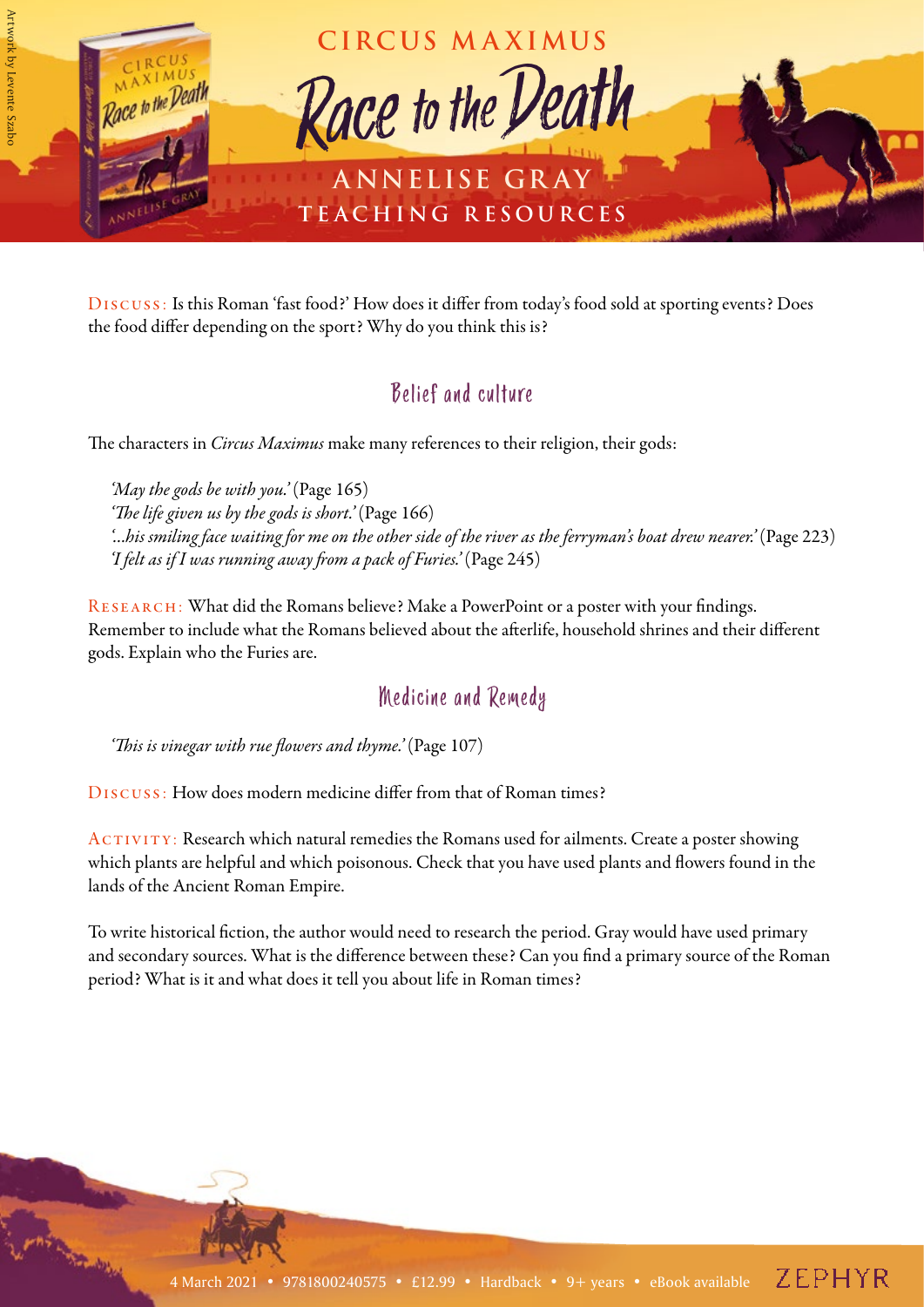

# **CHARACTERS**

#### Dido

Discuss: What is the origin of the name Dido? Why do you think the author has chosen this name for her protagonist?

Re-read the first chapter.

*'I was known at the stables for the neatness of my plaiting.'* (Page 11)

Discuss: How does the author introduce Dido's strengths in the first chapter? What are her skills? Other than plaiting, what else is Dido known for in the novel?

*'Oh. Pretty, isn't she. All that golden hair with that bronze skin…like a little lioness…'* (Page 20)

Discuss: Is this said as a compliment? What are the different ways you could interpret the description of 'lioness'?

*'All I had to do was keep to a good line and control the pace.'* (Page 4) *'controlling their acceleration with just a touch of my whip,'* (Page 288)

Discuss: How does Dido develop as a charioteer over the course of the book? Look at her many different races. You might particularly focus on the races in chapters I, XXIII, XXVII, XXXIX, and XLIX. Read Chapter XVIII again.

Discuss: How does the author build the tension in this chapter? How does she show which skills Dido needs?

ACTIVITY: Write Dido's diary entry after the practice, or write your own diary entry about a nervewracking event, or one in which you needed to prove yourself. Perhaps this was a play you were in, or your own sporting event. What are your feelings before the event, and after? Was it successful? Think about the relationship between Dido and her father:

*'What I saw there made my heart almost burst with love for him.'* (Page 9).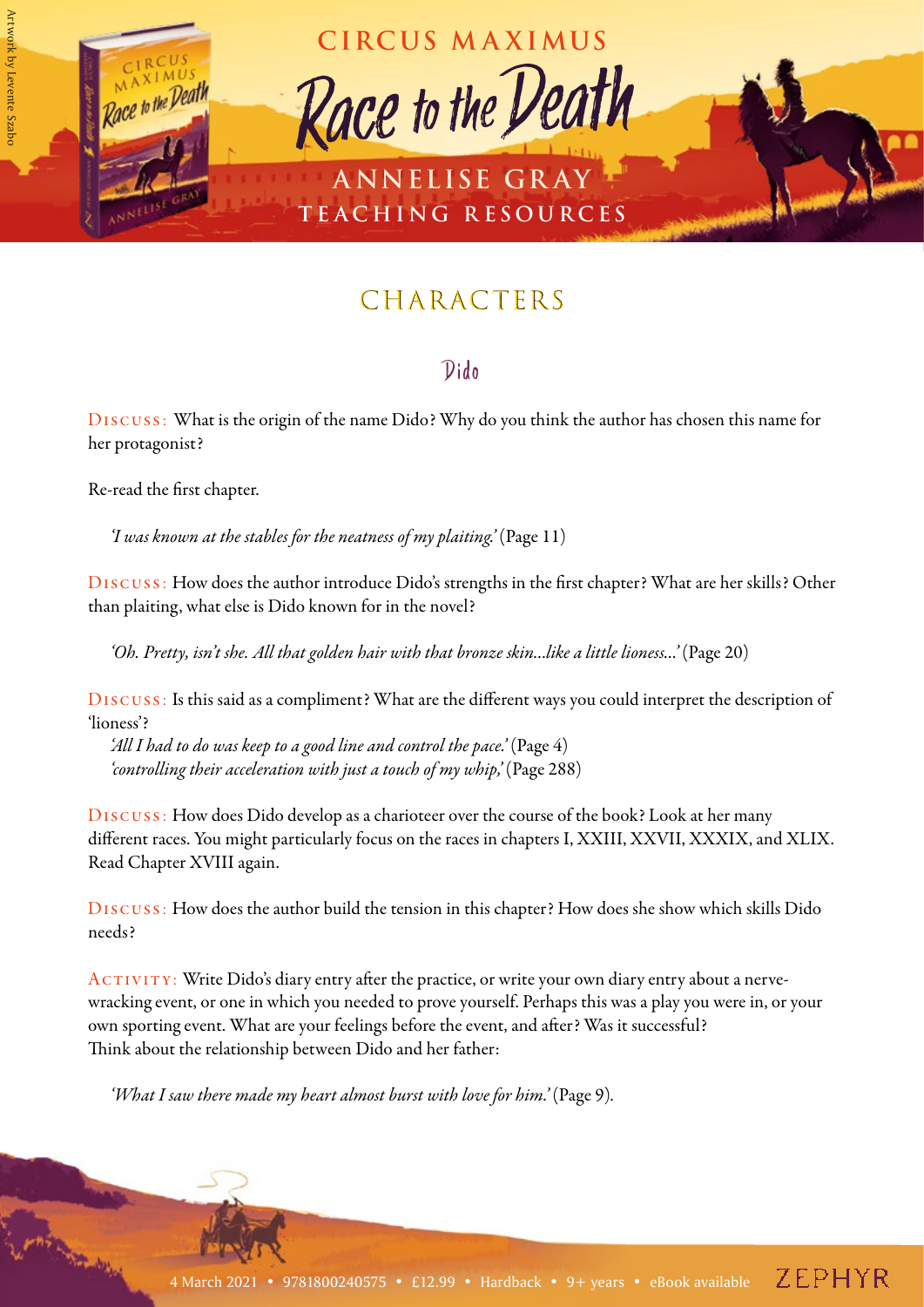

Discuss: How does Dido view her father? Is Antonius proud of Dido? How does the author show this? In the novel, Dido disguises herself first as a boy, and then as a princess:

*'There can't be a Dido any more. We need to make you disappear.'* (Page 138)

Discuss: In what other literature does a girl disguise herself as a boy?

Read page 144 to page 145.

Discuss: Why does Dido think of her reflection as a stranger?

*'Sometimes I wonder who the real me is.'* (Page 281)

Discuss: Why does she say this? Who do you think is the real Dido? Can hairstyles, clothes and accessories make people appear different? Think about whether outside appearances can change who a person is inside?

ACTIVITY: Invent a character by listing their clothes and accessories. Use makeup and hair style too. What can this show you about your character? Give the list to a classmate and see how they discern the personality from this 'outwards appearance' list.

*'Strands of my hair were being wrapped around a metal cylinder that glowed hot. I could see the tight ringlets as they were unwound and draped over my shoulder.'* (Page 293)

Discuss: Read the next two pages – how does this dressing up conform to our modern idea of womanhood. Dido says she doesn't feel like herself. Have you ever had an occasion in which you've dressed up but not felt like yourself ? Describe your feelings.

One of the objects Dido uses to dress up as a princess is a diadem.

Discuss: What is a diadem?

ACTIVITY: Design a diadem for Dido. What would the pattern be, which gemstones would it have?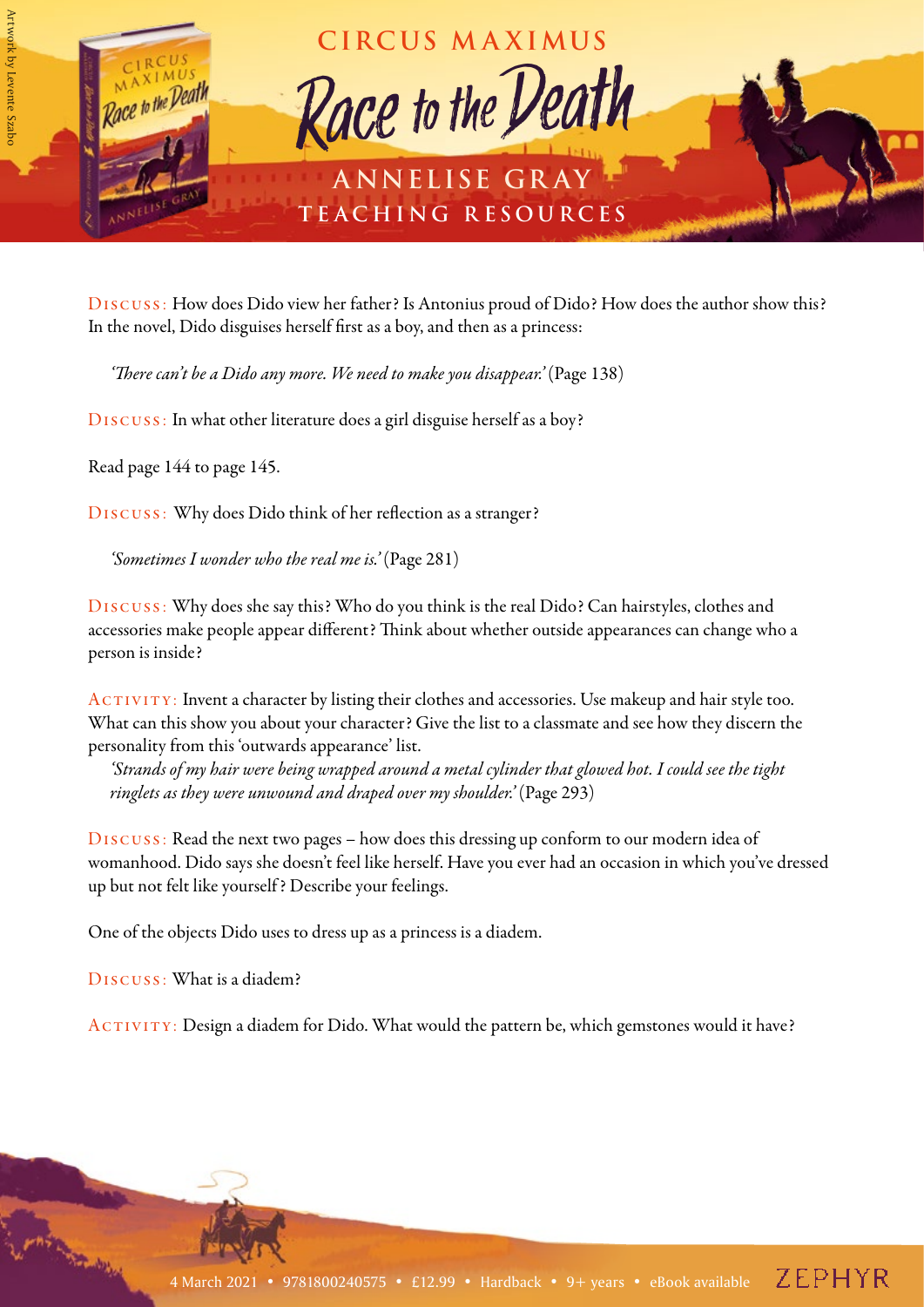

#### Dido and Scorpus

Look at the relationship between Dido and Scorpus over the course of the novel. Re-read Chapter XXIV.

*'One of Scorpus's hands, warm and rough with old blisters, covered mine.'* (Page 99) *'Will you trust me now? You can you know.'* (Page 101)

Discuss: How does the author gradually reveal that Scorpus is a man Dido can trust?

 $ACTIVITY:$  After you have finished reading the whole book, write a passage from Scorpus' point of view in which he first meets Dido (end of Chapter IX, beginning of Chapter X). Remember that Scorpus knows more about his relationship with Dido than she does at this point.

#### Charioteers

List the various charioteers named in the novel.

ACTIVITY: Can you rank the charioteers in order according to their successes?

*'When I was little, I had seen the body of a charioteer who had died like this, strips of skin peeling from his raw flesh, his body like a broken doll.'* (Page 30) *'Scorpus had instincts Fabius won't ever have. He was completely ruthless…He raced without fear, something I could never do.'* (Page 34)

Discuss: Which characteristics make a successful charioteer?

Read Nicias' reaction to Dido's run in Chapter XIX.

Discuss: Why is Nicias jealous? Does jealously jeopardise his career? How? Are there characteristics a charioteer shouldn't have?

ACTIVITY: Look at the annotated illustration of the charioteer at the beginning of the book. Where would they need to build muscle strength? Can you think of any modern sports that demand similar physicality? Which forces are acting on the charioteer? Can you label a copy of the illustration with these?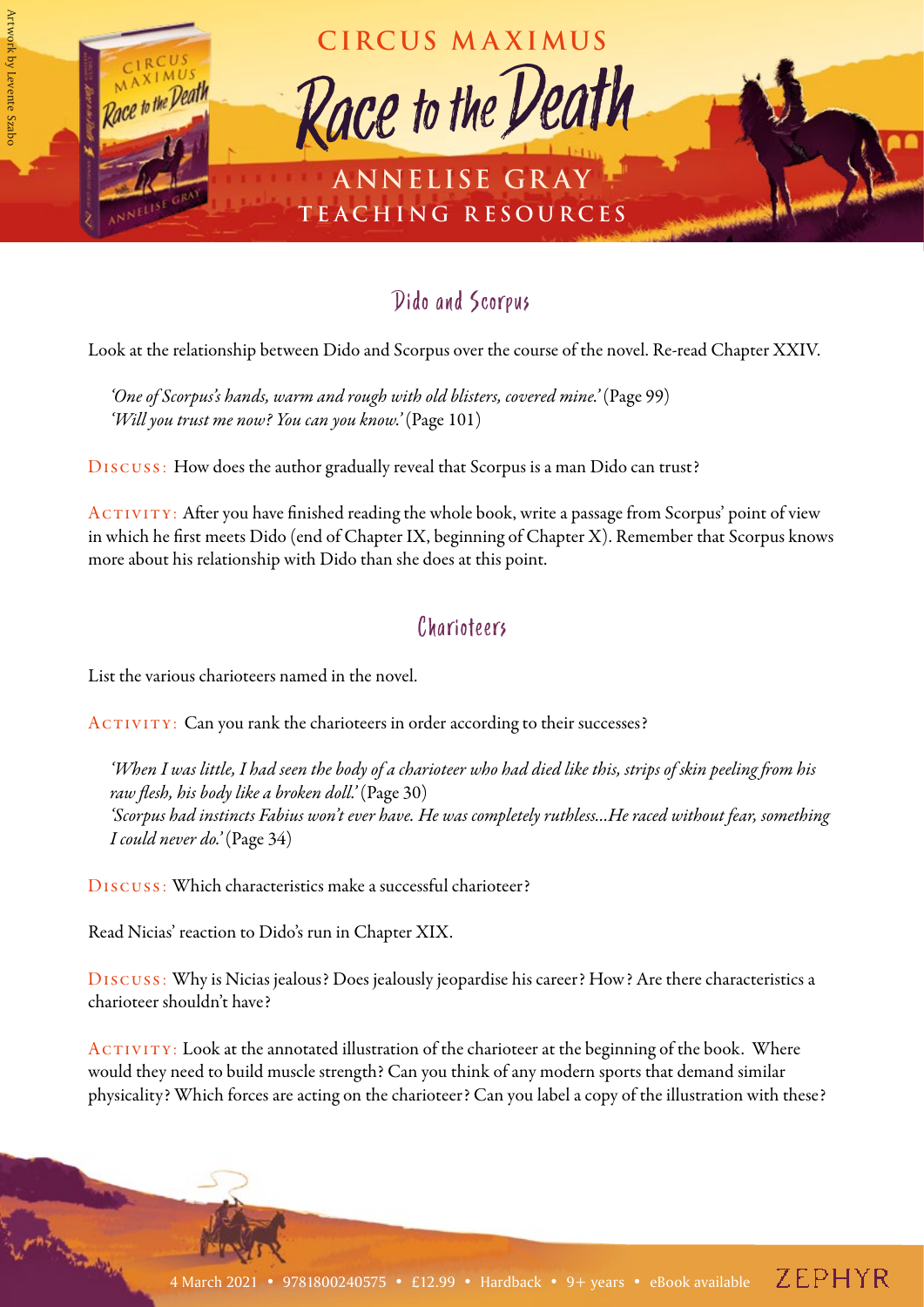

## Caligula

*'Caligula was on his feet, doubled over and shaking with enjoyment, seemingly oblivious to the puzzled stares from the spectators around him.'* (Page 30)

Discuss: Why does the author depict this as one of the first impressions the reader has of Caligula? Gray characterises Caligula before the reader and Dido meet him. How and why does she do this? *'A tyrant with the mind of an infant and the appetite of a cannibal.'* (Page 224)

Cassius speaks these words about Caligula.

Discuss: What does he mean by this? Is he correct? Use evidence from the text to back up your answers. Why is it dangerous for a powerful man to be this way? Can you think of any contemporary leaders who behave badly like this?

ACTIVITY: Write an interview with Caligula for a magazine or newspaper. Think about the ways he humiliates other people and the way he is described in the book. Make up his answers based on this knowledge.

Read Chapter XLVII.

*'Caligula lay on the couch like a loosely coiled snake.'* (Page 299)

Discuss: What impression is created when the reader meets Caligula? Is it different from the impression given by others? How does he humiliate people around him?

ACTIVITY: Draw a comic book sketch of the banquet. How are you storyboarding it? Or write the film directions as if you were making a television programme of the scene. Think about where to zoom in and out. Which characters are you focussing the camera on?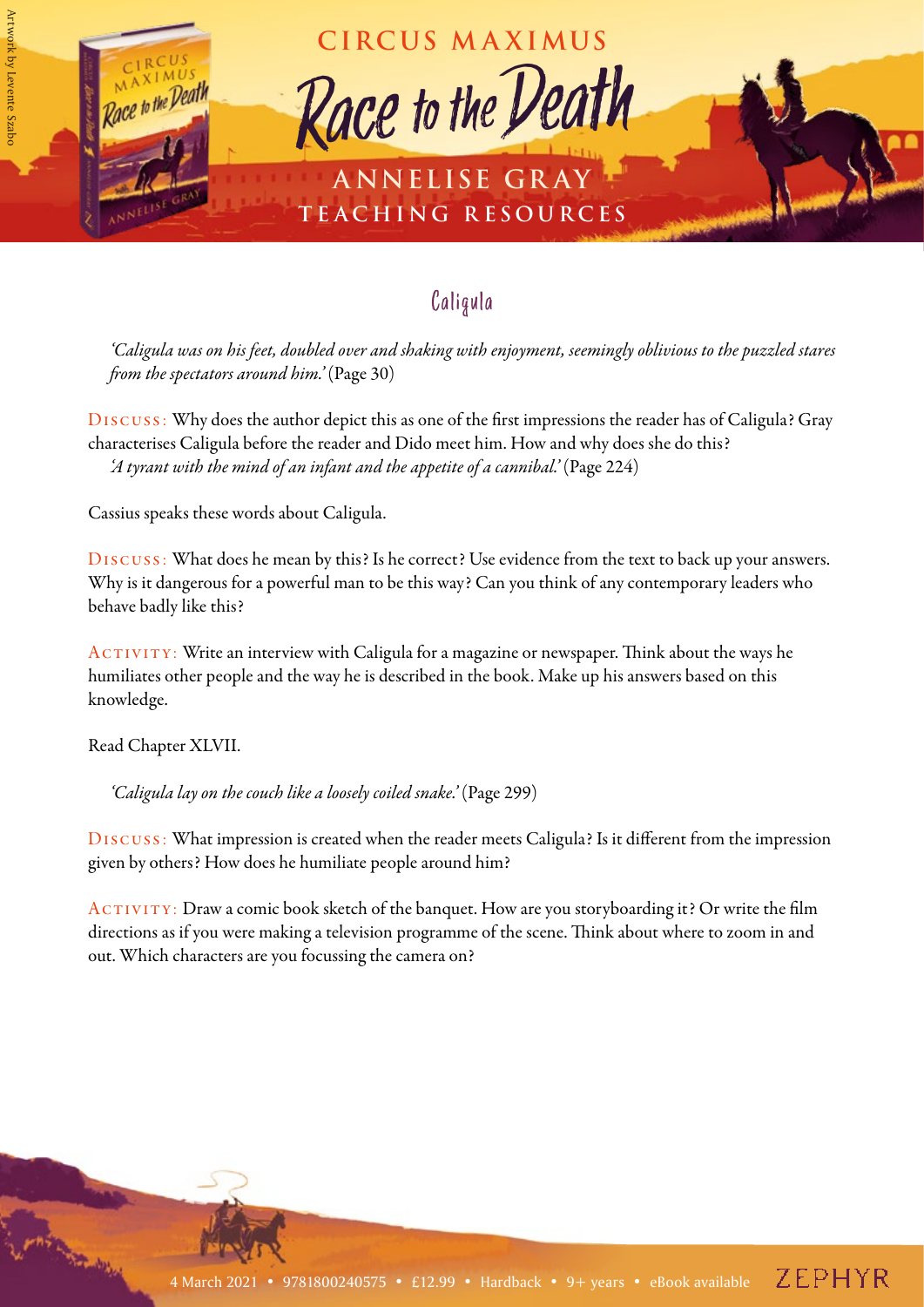

#### Cassius

*'I recognised the voice and turned to see the blue-eyed pedestrian who'd asked for a ride in our wagon earlier.'*  (Page 82)

Discuss: When the reader first meets Cassius, does he seem good or bad? Is he on Dido's side? Use evidence from the text to back up your arguments.

By Chapter XX, on page 128, he has revealed himself to be threatening.

Discuss: Look at the way he uses language. How is it threatening. How does his language show his character? Despite being threatening, is Cassius impressed with Dido?

'Why would Macro go to such lengths to find a twelve-year-old girl and silence her?' (Page 130).

Discuss: Why do you think?

## THEMES

## Chariot-Racing

Chapter IV describes the Circus Maximus.

ACTIVITY: Can you draw a picture of the Circus Maximus from the details given? How does it differ from a modern racecourse or stadium?

*'The turn is the most important part of the race.'* (Page 2)

Discuss: The author has put this in italics. Does it bear out during the rest of the book? What do you think is the most important part of the race? Does chariot-racing sound exciting?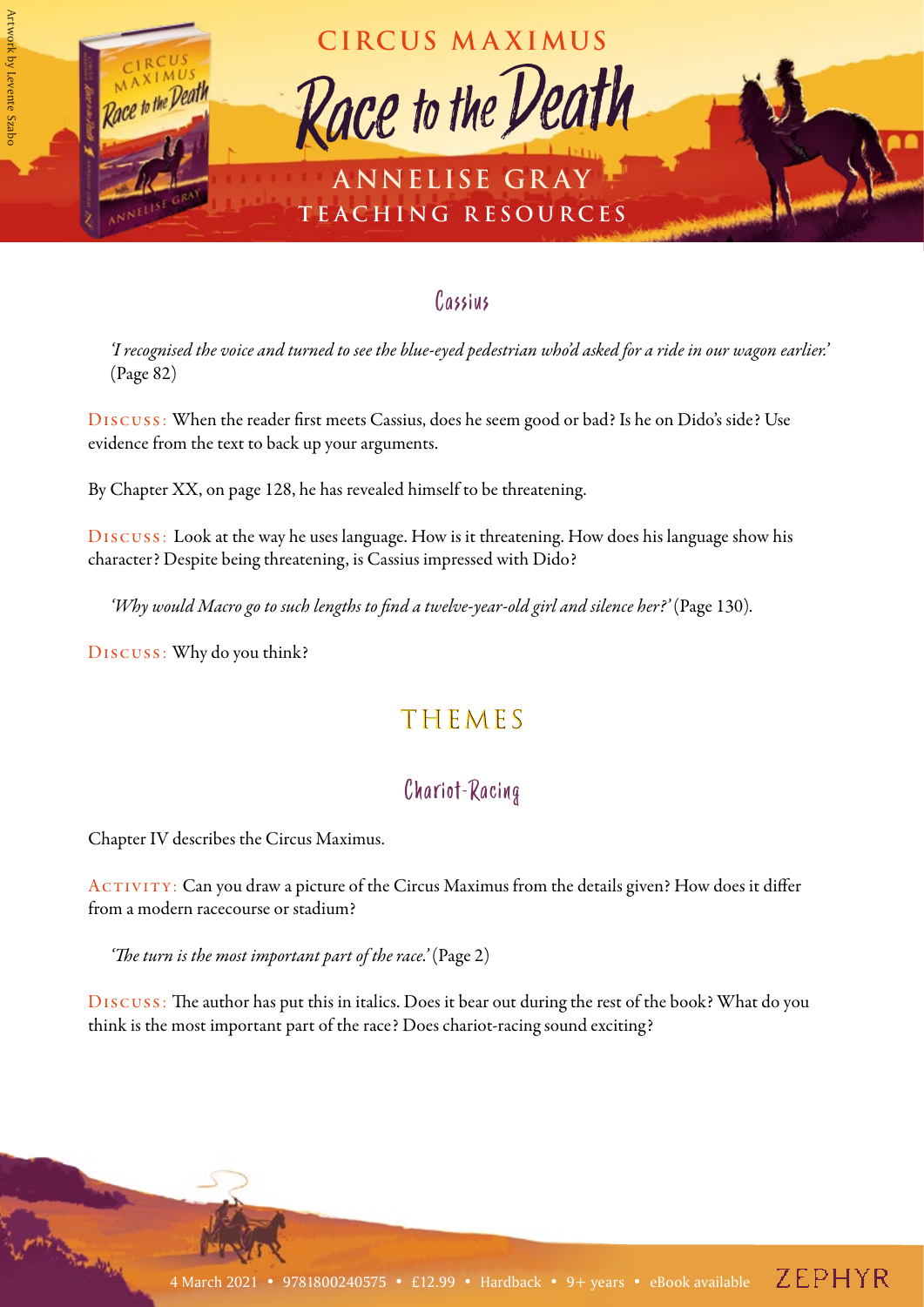

ACTIVITY: If you are in a classroom, divide into teams or colours, and research Roman charioteers, chariots and races. You may wish to use the following weblinks: <http://flavias.blogspot.com/2010/01/fun-chariot-facts.html> [www.unrv.com/culture/chariot-races.php](http://www.unrv.com/culture/chariot-races.php) [www.bbc.co.uk/schools/primaryhistory/romans/leisure](http://www.bbc.co.uk/schools/primaryhistory/romans/leisure)

ACTIVITY: Create your own chariot-racing team. What are the names of the charioteers and the horses? What colour is your team? Compose a chant for your team.

Now design a poster for race day. How much are tickets? What year is it? You may wish to use Roman numerals. Will the Emperor be attending? How can you make the race appealing?

ACTIVITY: Write a race report for Dido's final race, (Chapter XLIX), as if you are reporting for a national newspaper. Look at reports of football matches or horse racing in the newspaper to see which vocabulary you need. Set it out in columns like a newspaper.

Or, write a description of the atmosphere during a race day, using the resources above, and descriptions from the novel.

*'With the possible exception of Fabius, I'd never seen anyone who handled the reins with such aggressive brilliance as Nicias. Watching his quartet of spotted ponies glide around each corner in a curl of dust, his agile brown body flexing like a bow string.'* (Page 84)

*'The aim was to drive a single chariot cleaning between ten pairs of flimsy wooden pyramids which had been laid out in a narrow twisting pattern. Not only did you have to complete the course without knocking over a pyramid, you had to do it before all the water ran out of the hole in the earthenware pot which Hanno was holding.'* (Page 104)

*'Papa used to say the difference between a good charioteer and a great one is that a great charioteer can win even when he doesn't have the best horses.'* (Page 108)

ACTIVITY: Draw up a manual for being a good charioteer. Use information from the text. List the skills you would need and the equipment. You might wish to detail a training regime. You may wish to illustrate your manual.

ACTIVITY: Contrast the sport of chariot-racing with a modern-day equivalent. Which sport have you chosen? Which skills are needed by the athlete? How do they compare? And how does modern technology aid the equipment of your chosen sport?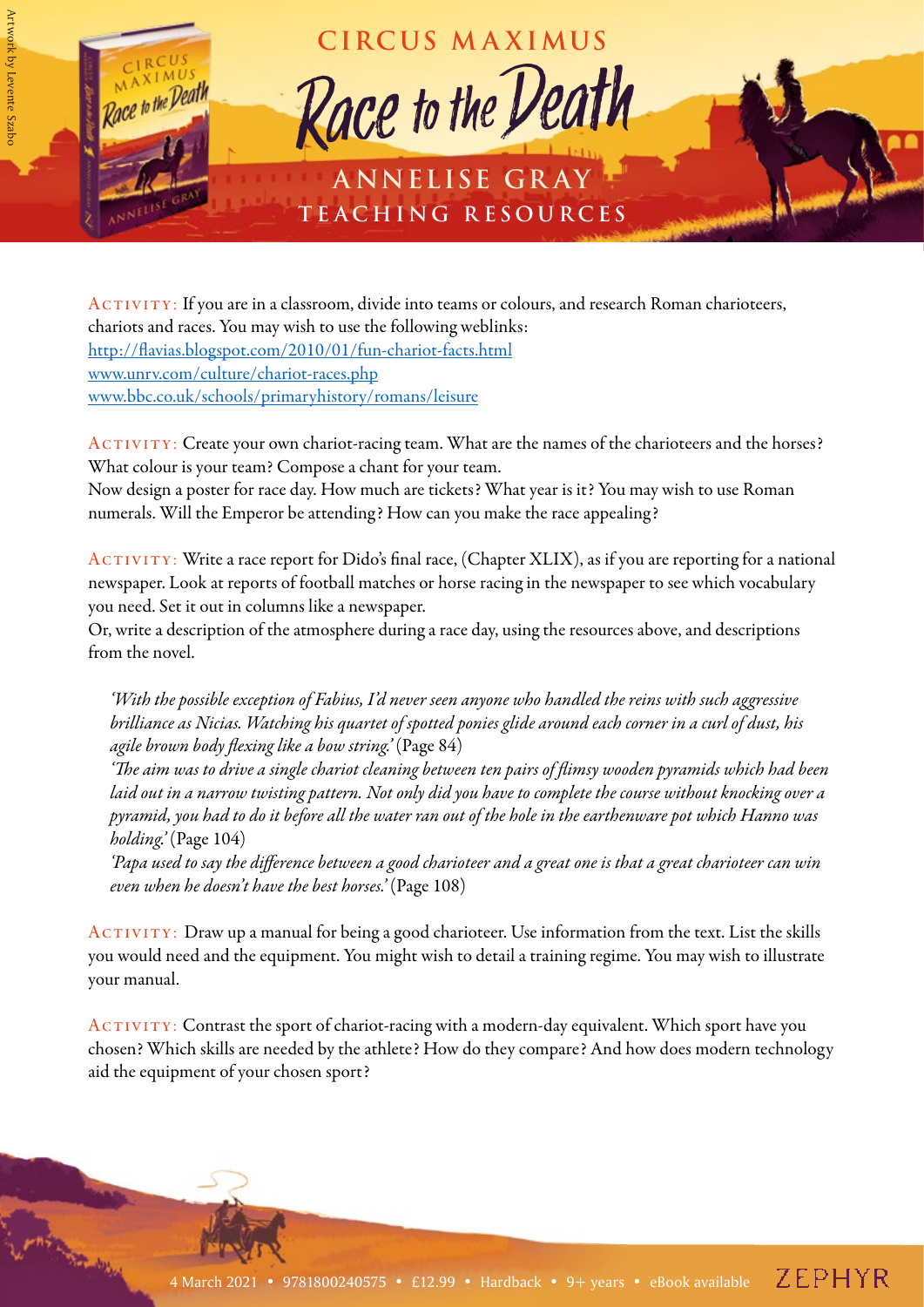

#### Teamwork

*'They were the worst-matched four I'd ever seen. The two yoke horses were a dusty brown and at least a hand shorter than the inside horse, a skewbald whose plaits were already coming undone. The outside horse was a tall, fine-boned grey with sleepy eyes.'* (Page 177)

*'Their black noses darting in rhythm like four striking cobras,'* (Page 193) *'Their movements mirroring each other's as if they were thinking the same thoughts at the same time.'* (Page 278).

A charioteer's horses were as important as their own skill, and the best were those horses that worked as a team.

Discuss: Is charioteering a team sport? In which other sports is teamwork essential?

ACTIVITY: Write a recipe for teamwork. Think about a project you have done with other people. Which ingredients do you need to make a team, e.g. communication

## Treatment of/Care of Horses

*'I left the brutal curb-bit with its sharp edges – like a wolf 's teeth – off the bridle as I put the harness on.'*  (Page 72)

Look at the description of the horses on page 73. Dido says that:  *'It didn't seem to me that Scorpus had much affection for the horses he trained and sold.' 'Now here's a young lady who knows her horses.'* (Page 84)

Discuss: Do you agree with Dido's opinion of Scorpus? How does the author show Dido's affection for horses? If you care more for the animals, do they perform better in a race?

*'Picked up a length of harness and began polishing it with some of the olive oil in the pot'* (Page 143) *'not much difference between a battlefield and the Circus Maximus'* (Page 285)

Read pages 172-173.

Discuss: What were the different uses for horses in Roman times? How were they treated?

ACTIVITY: Write a description of a chariot race from the point of view of a horse. Include details about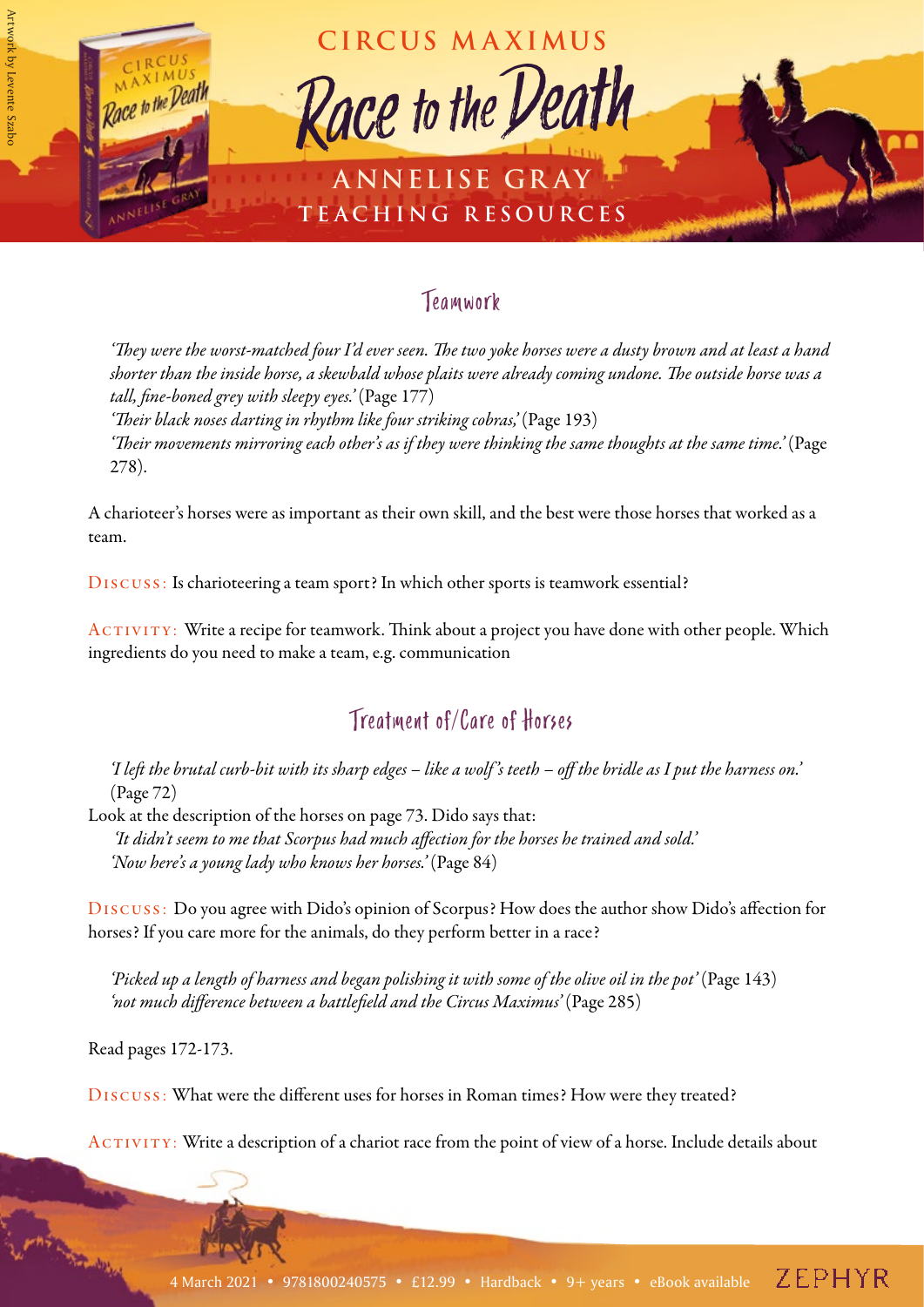

your fellow animals, how you feel about being whipped, or wearing the harness. Do you feel in danger or exhilarated?

ACTIVITY: Have you read any other books about horses, such as *Black Beauty* by Anna Sewell. Write a persuasive essay about whether horses should be used for human work, human sport, or left to be wild.

## Factions/Fans

*'The steep tiers of seating were splashed with red and white and larger bands of blue where supporters of those factions were seated together, their clothing uniting them in their tribes.*' (Page 21) *'Rocks and tablets scrawled with violent curses were being flung on to the track from sections of the crowd.'*  (Page 25) *'I think he thought it [chariot-racing] brought out the worst in people. You know – caring so much about* 

*whichever faction wins that they'll start a fight over it.'* (Page 38) 'Instead of dark wings and beaks, the birds' bodies had all been coloured bright green.' (Page 162)

Discuss: Look at the different ways in which the fans show their support for their team. Compare with today's sports fans. Is there rivalry? Superstition?

*'I find it such a childish passion in many ways. If it were the swiftness of the horses or the skill of the drivers that the supporters really cared about, I could understand it. But it's a piece of cloth that captivates them. A piece of cloth on whose colour their entire happiness depends.'* (Page 233).

Discuss: Do you think this is true? Do the fans in the book only care about their team's colour? What about today's sports fans?

ACTIVITY: Design a piece of merchandise for one of the charioteering teams in the novel. Think about the colours and whether the Roman supporters would buy it?

Gray depicts how there is other entertainment during the chariot-races:

*'A group of acrobats who did riding tricks to entertain the crowd between races.'* (Page 38) *'A Blues supporter returned from a cookshop outside, his hands full of snacks and drinks.*' (Page 210) *'Musicians and dancers entertained the crowd between races.'* (Page 210)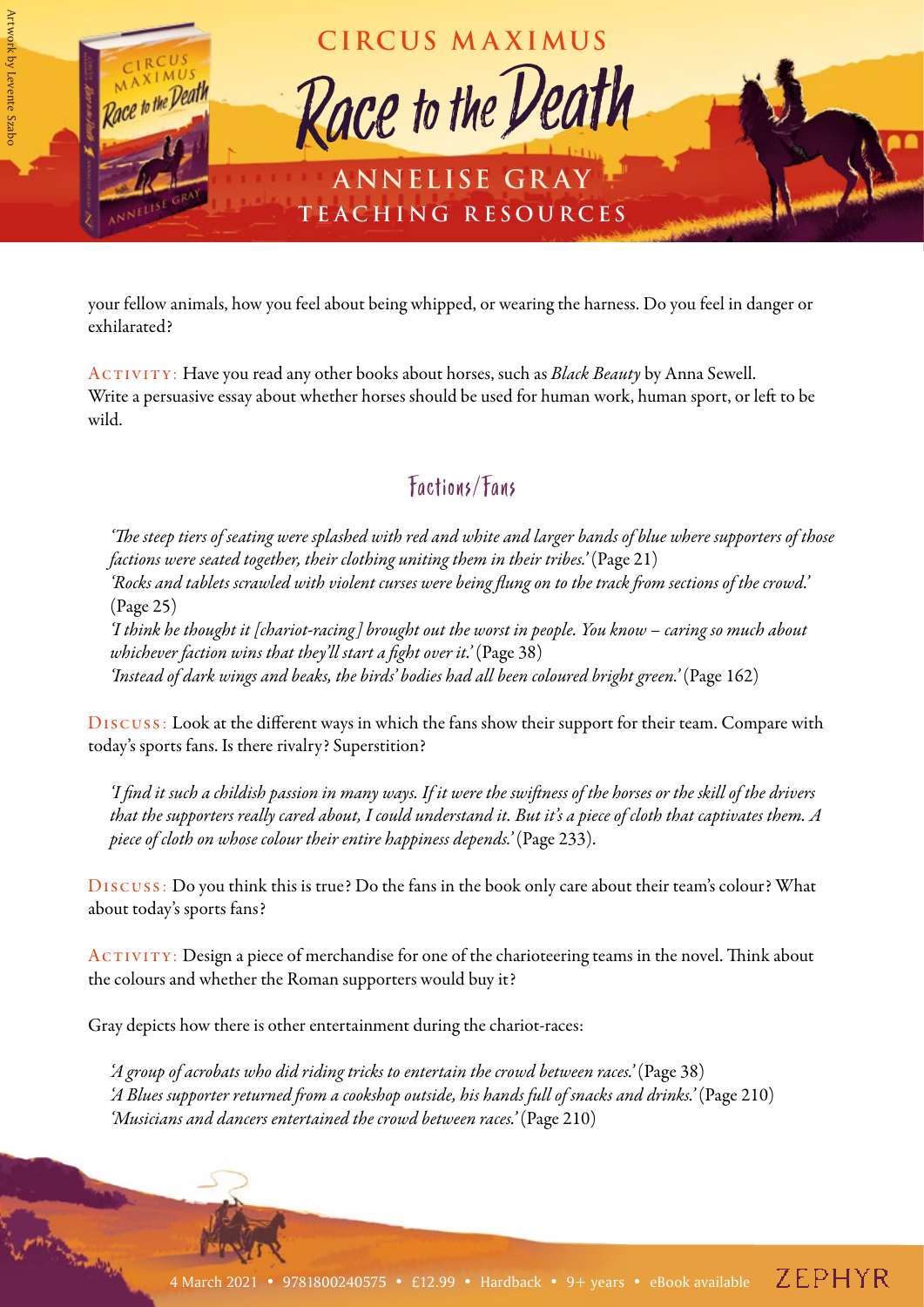

Discuss: Which sports today also have entertainment during sport. Is it a good thing?

ACTIVITY: Design a programme of events for a race day. Which entertainment would you lay on? Which food and when? Is the race on a particular religious holiday?

#### Celebrity

Charioteers in *Circus Maximus: Race to the Death* are celebrities of their time.

*'Faction supporters milling around, hoping to run into one of their racing heroes.'* (Page 37) *'A boy sitting on his father's shoulders at the back of the watching crowd was waving, trying to catch my attention. I smiled and gave him a little salute, which made him wobble with joy.'* (Page 235)

Discuss: Does a celebrity sportsperson have a responsibility to behave well towards their fans? Should they set an example? How does Dido behave towards her fans in the book? How do modern sports celebrities behave? Can you find an example of somebody who has used their fame for good? How?

*'I scratched another name at the bottom of the wall, in such tiny letters that no one would see it.'* (Page 166) *'Just one time in my life, I'd like to hear that crowd shouting my name. You know?'* (Page 339)

Discuss: Is fame important to the charioteers? Is it their main motivation for taking part?

ACTIVITY: Create a 'pretend' Instagram profile on paper as if you were a famous charioteer. Which images are you showing? And why?

'They all follow the money. What happened to loyalty?' (Page 268)

Discuss: The same could be said about today's footballers. What do you think? Is it about loyalty to a team, or money, or glory?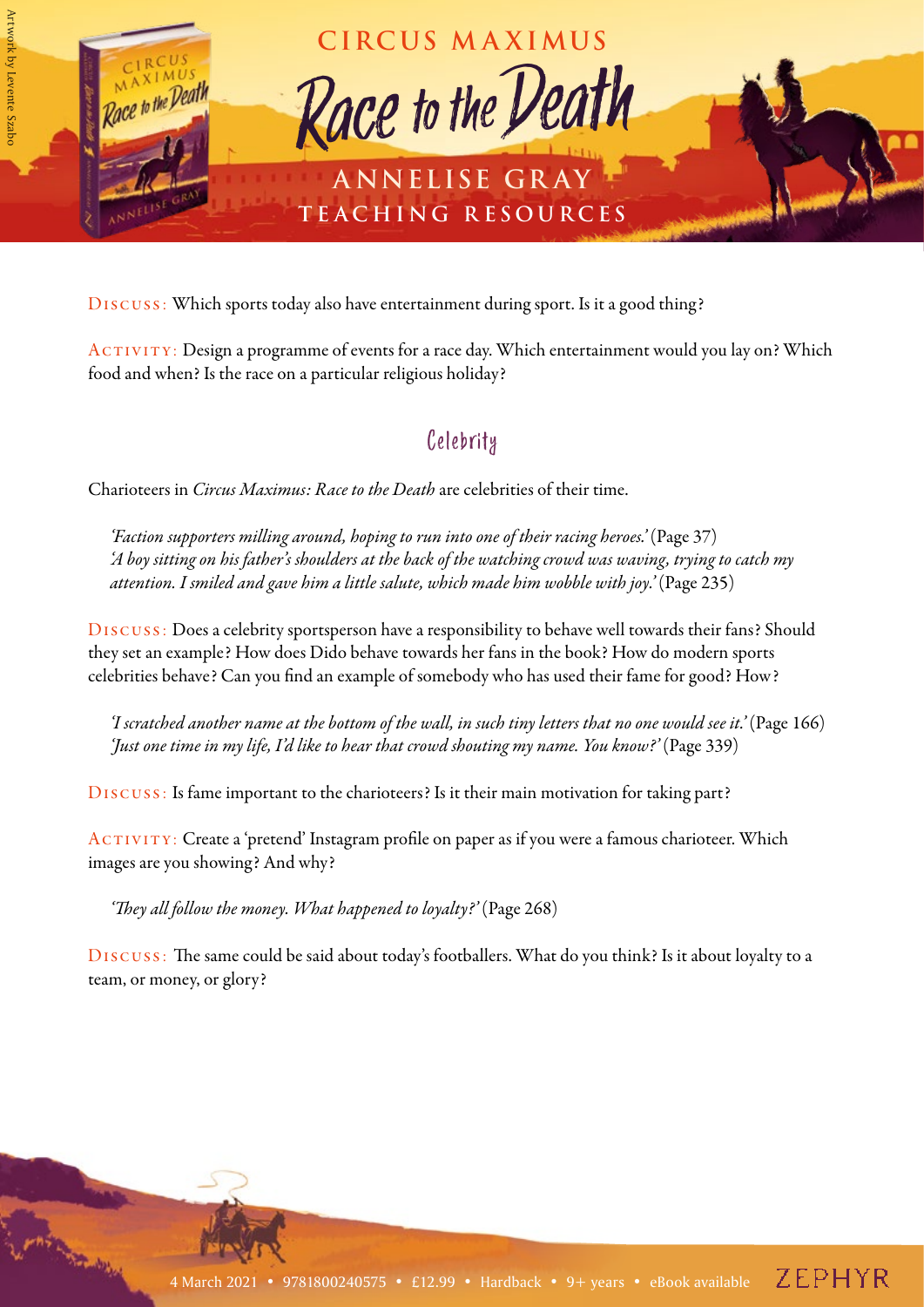

## Ethics in Sport

Not only does the plot of the novel hinge around cheating in sport, but there are numerous examples of where duping or lying has occurred:

*'His hooves are weak. They've been oiled to make them look stronger, but they'll never last beyond a couple of seasons.'* (Page 62)

Ephedron is described as:

*'not something you find growing on trees around the Field of Mars. More like from an apothecary in Thieves Street…The brew from the stems does something strange to horses, opens up the lungs, makes them run faster. Can kill them if you give them too much.'* (Page 101) *'Someone put wax pins in your axle. That's why the wheels came away so easily. Anything could have happened out there on the track.'* (Page 255)

Discuss: Does cheating in sport make the sport unfair/unenjoyable? Compare the use of ephedron in horses in Ancient Rome to modern day performance-enhancing drugs. What do you know about the latter? Think about other ways athletes improve their performance. Are some legal? Are they ethical? When does improving equipment tip over into cheating?

 $ACTIVITY: Write a list of things that aren't illegal but raise issues of fairness, such as access to superior$ training facilities and technologically advanced equipment.

ACTIVITY: Write a persuasive essay exploring whether performance-enhancing drugs should ever be allowed in sport.

Discuss: Is some cheating inevitable in sports?

Discuss: Are whips performance-enhancing equipment or are they cruelty to animals?

ACTIVITY: Research other sports in Ancient Rome. Why have some of these been discontinued? Which sports do we deem acceptable today and which do we not? Why?

'Ruga stole my best drivers,' Otho continued. 'Offered them more money than I could ever afford.' (Page 140)

Discuss: Does it make a sport unfair if one team has vastly more money than the next?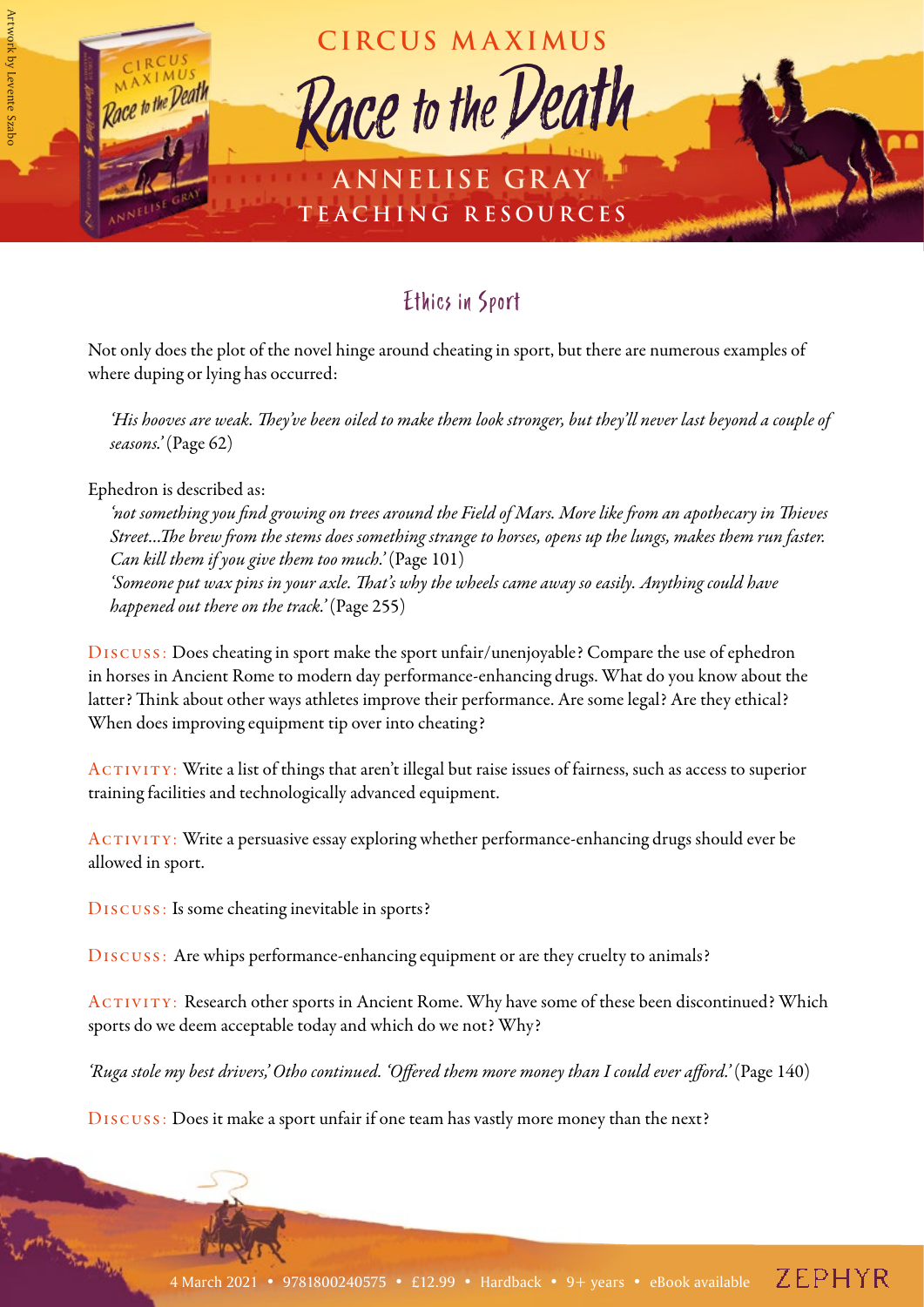

### Women in Society

*'You lost to a girl.'* (Page 4) *'I could tell he wasn't really offended by my ordering him about. Most boys would be…'* (Page 11) *'A girl's place is inside the house.'* (Page 76) *'Little man-girl, trying to do a boy's work. Scorpus should send you back to the kitchen where you belong.'*  (Page 106) *'She fought against learning a woman's work.'* (Page 263)

Discuss: What does it mean by woman's work?

Activity: Re-read *'Did any of this really happen?'* (Page 343). Research the role of women in Ancient Rome. What could women do and what couldn't they? What were the expectations for women?

'You'll be the first girl to race at the Circus Maximus someday, won't you, Dido?' (Page 16) 'When was the last time you saw a girl driving in the Circus?' (Page 109) *Tm* not going to risk their sale price by letting a girl spoil them.' (Page 109) *'it's a man's game. A girl just wouldn't be strong enough to handle a team.'* (Page 109)

Not only does Dido want to defy her designated 'woman's place,' but she wants to be a sportswoman and ride horses in the Circus Maximus.

Discuss: Why do you think Gray chose to make her protagonist a girl? Can you think of any modern jobs which are only for 'men', like charioteering was deemed?

Discuss: Are women as strong as men? Can women do the same sports? Think about today's sports – are they divided by gender? Are there any sports women can't do?

ACTIVITY: Decide on a sport and research the history of the gender divide. When did the sport start? When were women allowed to play? Do professional women get paid less? Create a poster or a timeline to explore the history of the sport in terms of gender.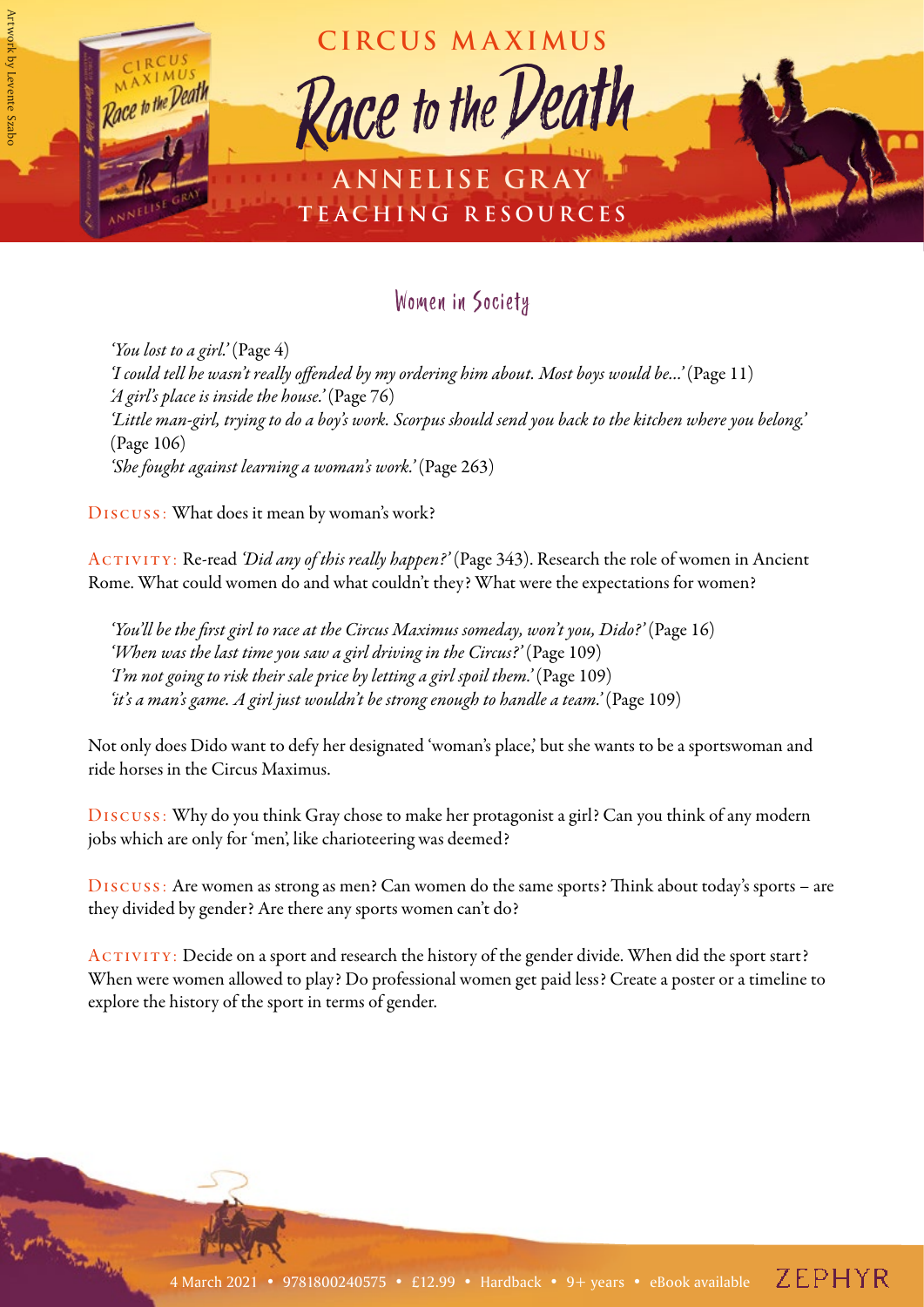

## Betrayal and Vengeance

'Voices hissed in my ear, whispering of betrayal and vengeance.' (Page 212) *'Revenge will eat you from the inside, Dido.'* (Page 266)

Discuss: Is it ever right to take revenge? Is Dido consumed by vengeance in the novel? Give evidence for your answer. Who else takes revenge in the novel? Why is revenge a good background for a story? *'The best revenge is always conjured by a woman.' (Page 279)*

Discuss: What does Helvia mean by this?

ACTIVITY: Research revenge tragedies.

Discuss: Is *Circus Maximus* a revenge tragedy? Or is it about fulfilling dreams? Is Dido more intent on avenging her father's death, or winning races? Do these two ambitions have the same outcome?

ACTIVITY: Dido's dream is to become a winning charioteer in the Circus Maximus. What's your ambition? Write your ambition and seal it in an envelope and put it somewhere safe. You may wish to open the envelope each year and see if your ambition has changed.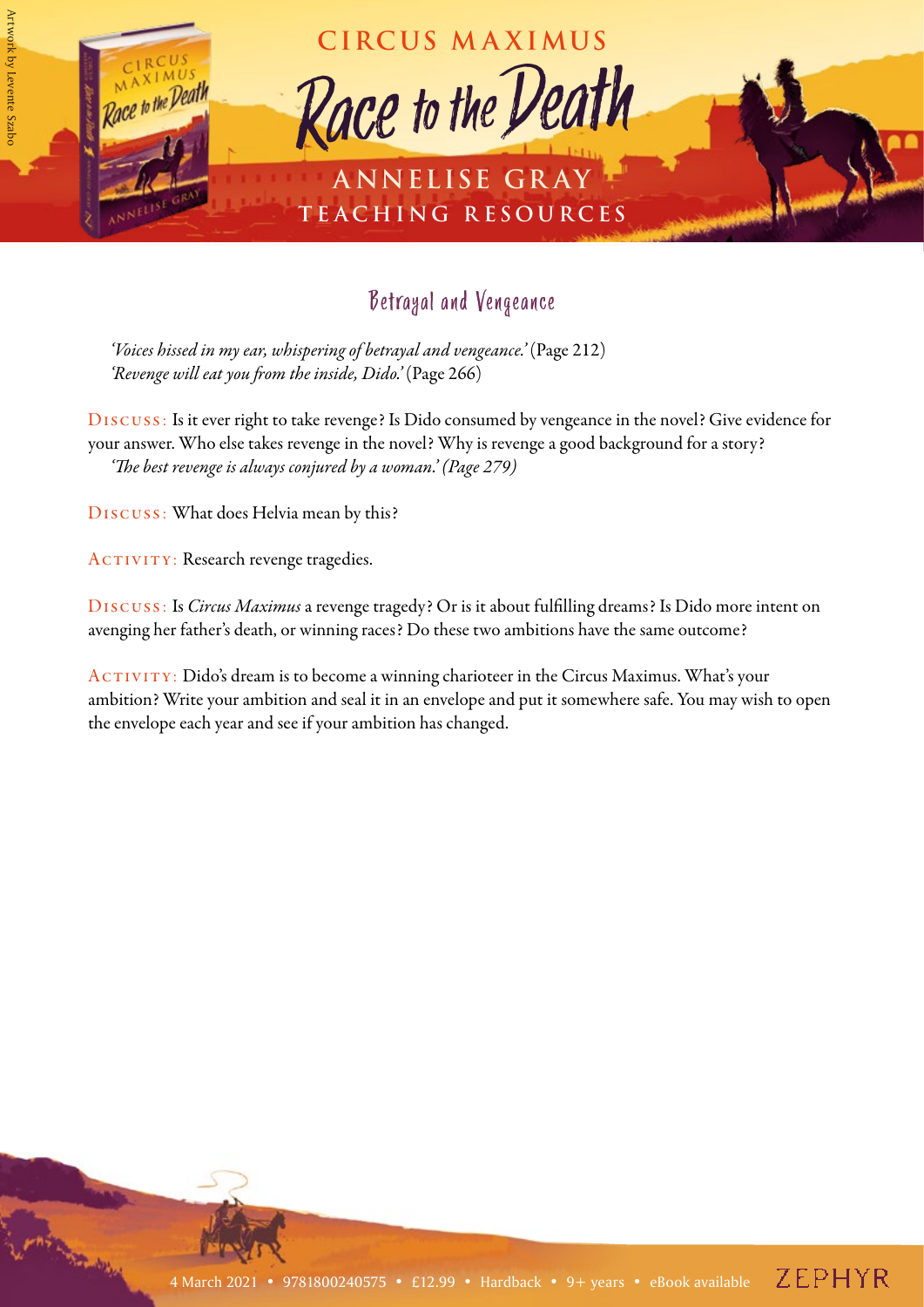

# FURTHER READING

#### Fiction

*Roman Mysteries* and *The Roman Quests* by Caroline Lawrence *The Eagle of the Ninth* by Rosemary Sutcliffe *One Dollar Horse* by Lauren St John *Romans on the Rampage* by Jeremy Strong *Roman Diary* by Richard Platt *Gladiator* Series by Simon Scarrow *Defenders: Dark Arena* by Tom Palmer *The History Keepers: Circus Maximus* by Damian Dibben

#### Non-Fiction

*Empire's End: A Roman Story* by Leila Rasheed *So You Think You've Got it Bad: A Kid's Life in Ancient Rome* by Chae Strathie and Marisa Morea